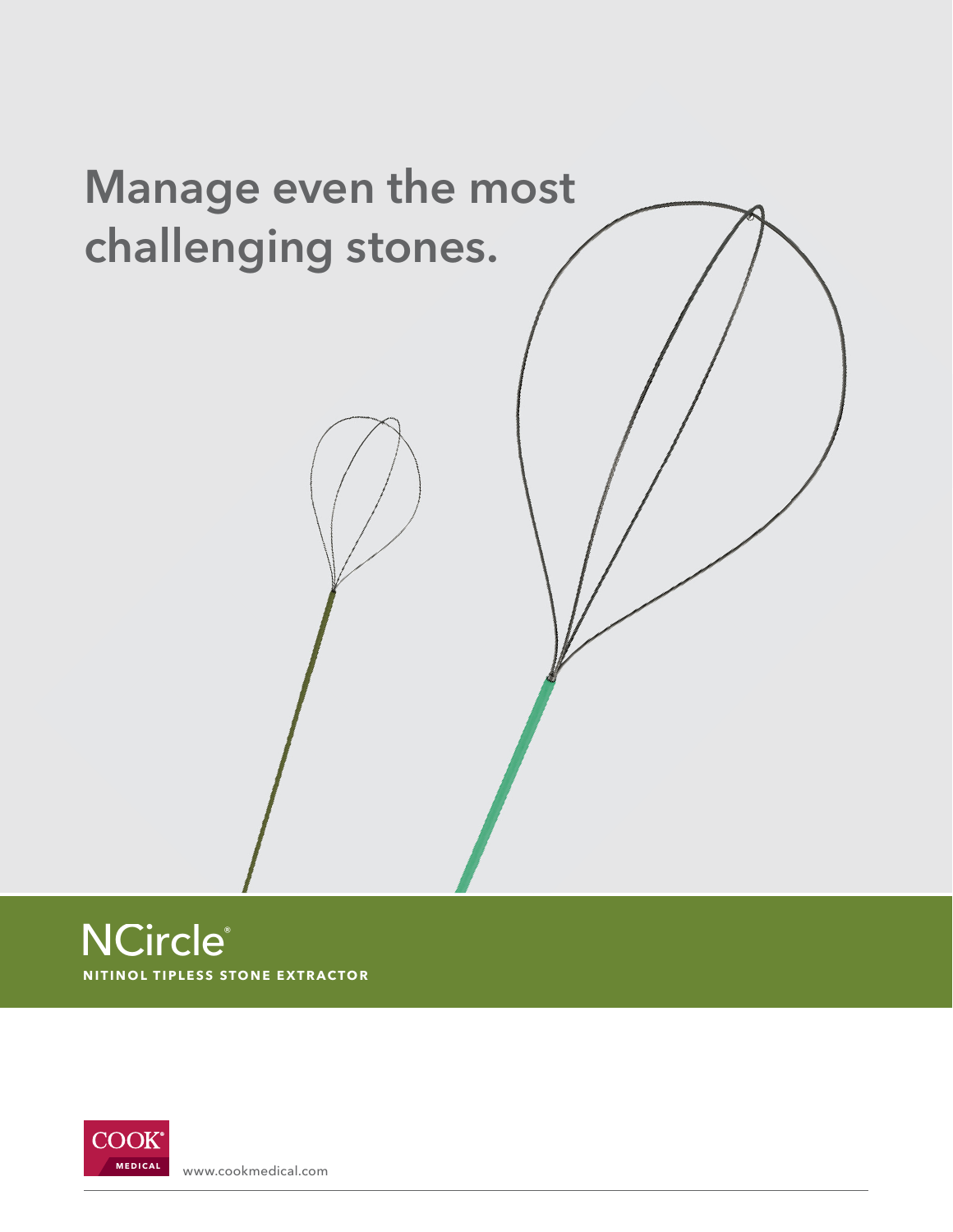# **NCircle® NITINOL TIPLES S STONE EXTRACTOR**

Stone extraction with minimal trauma can be an arduous task, especially if you have to constantly adjust the field of vision or maneuver around a calyceal stone. The NCircle Nitinol Tipless Stone Extractor can help you resolve these challenges.

# Tipless basket

The tipless configuration allows you to position the basket directly against the mucosal lining to minimize trauma, reduce bleeding, and maintain a clear working field.

## Optimized control

The NCircle is designed to keep the stone and basket within the focal range of a ureteroscope.

# Nitinol construction

The resilient, memory characteristics of the nitinol wire allow the basket to return to its original shape when the device is deployed.

# Flexibility

The flexibility of the extractor's outer sheath allows you to fully deflect the ureteroscope during stone manipulation.

# Delta Wire® Technology

The NCircle is available in a Delta Wire configuration. The Delta Wire design provides the largest wire mass possible when constructing a basket. The larger wire mass increases the radial force of the basket and allows for greater radial dilation. The 2.4 Fr flexible sheath permits continuous full deflection of the ureteroscope during stone manipulation, while improving irrigation flow.



### Round wire

The basket of a typical helical stone extractor is constructed of round stainless steel wire. The sheath diameter determines how large the round wires can be. This illustration represents a cross section of a four-wire, round-wire basket in a sheath.



# Delta Wire

This illustration represents a cross section of the four-wire, Delta Wire basket in a sheath and demonstrates the size and shape of the Delta Wire. The greater mass, combined with the inherent memory qualities of nitinol alloy, creates a unique basket with discernible proof of its increased radial force.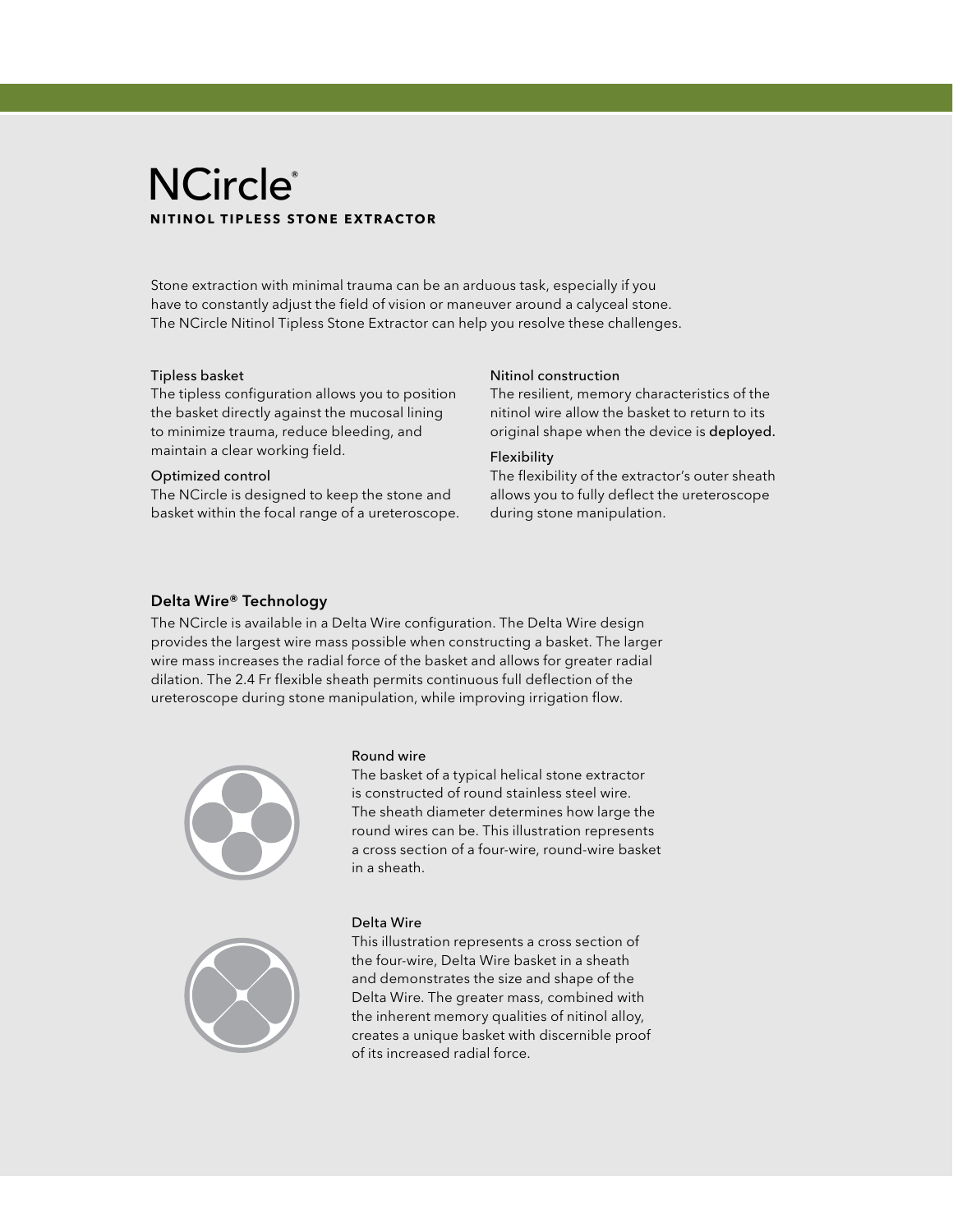

The NCircle Nitinol Tipless Stone Extractor is used for stone manipulation and removal in the urinary tract. The nitinol wire allows the basket to retain its shape even following extreme torsion. The unique tipless design allows you to open the basket at the base of the calyx and encircle the stone. Opening the basket at the base of the calyx reduces the likelihood of mucosal damage and perforation.



| Order<br><b>Number</b>      | Reference<br><b>Part Number</b>                   | Fr  | Length<br>cm | <b>Basket</b><br>Diameter<br>cm |
|-----------------------------|---------------------------------------------------|-----|--------------|---------------------------------|
|                             | <b>NCircle Tipless Stone Extractor</b>            |     |              |                                 |
| G46206                      | NTSE-015115                                       | 1.5 | 115          | $\mathbf{1}$                    |
| G18778                      | NTSE-022115-UDH                                   | 2.2 | 115          | $\mathbf{1}$                    |
| G49620                      | NTSE-030065                                       | 3.0 | 65           | 1                               |
| G17627                      | NTSE-030115-UDH                                   | 3.0 | 115          | 1                               |
| G17520                      | NTSE-045065-UDH                                   | 4.5 | 65           | $\overline{2}$                  |
| <b>With Modified Basket</b> | <b>NCircle Tipless Stone Extractor</b>            |     |              |                                 |
| G18777                      | NTSE-022115-UDH-MB                                | 2.2 | 115          | $\overline{2}$                  |
| G17872                      | NTSE-030115-UDH-MB                                | 3.0 | 115          | $\overline{2}$                  |
|                             | <b>NCircle Delta Wire Tipless Stone Extractor</b> |     |              |                                 |
| G19110                      | NTSED-024115-UDH                                  | 2.4 | 115          | 1                               |
| <b>With Modified Basket</b> | <b>NCircle Delta Wire Tipless Stone Extractor</b> |     |              |                                 |
| G19111                      | NTSED-024115-UDH-MB                               | 2.4 | 115          | $\overline{2}$                  |
|                             | <b>NCircle Helical Tipless Stone Extractor</b>    |     |              |                                 |
| G18191                      | NTHSES-030115-UDH                                 | 3.0 | 115          | $\mathbf{1}$                    |
| G18193                      | <b>NTHSE-045065-UDH</b>                           | 4.5 | 65           | $\overline{2}$                  |

Some products or part numbers may not be available in all markets. Contact your local Cook representative or Customer Service for details.